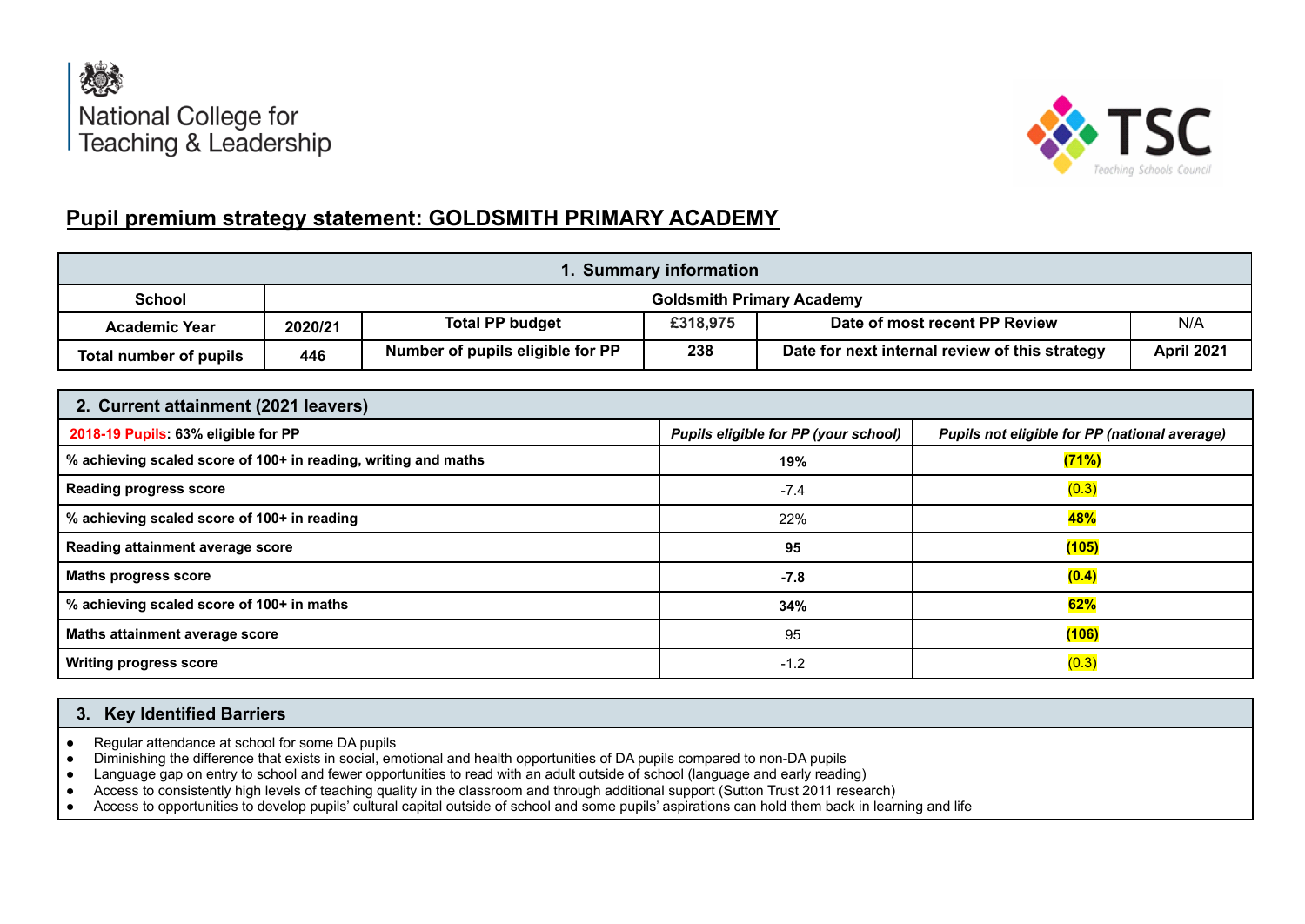|                | 4. Desired Outcomes - 2020/2021:                                                                                                              |                                                                                                                                                                                                                                                                                              |  |  |  |
|----------------|-----------------------------------------------------------------------------------------------------------------------------------------------|----------------------------------------------------------------------------------------------------------------------------------------------------------------------------------------------------------------------------------------------------------------------------------------------|--|--|--|
|                | <b>Desired outcomes</b>                                                                                                                       | Success criteria                                                                                                                                                                                                                                                                             |  |  |  |
| А.             | To ensure that every disadvantaged pupil receives high-quality<br>teaching so that they make strong progress on their educational<br>journey. | To ensure disadvantaged outcomes for 2020-21 are 70%+, increased from % exit from year 5 data and from<br>KS1 starting points.<br>Leaders monitoring shows that the quality of teaching is improving- All scores in performance management<br>(see individual Performance management sheets) |  |  |  |
| <b>B.</b>      | Make sure that that disadvantaged pupils' language, oracy and<br>reading fluency develops well over time                                      | Attainment rising through internal and external assessments<br>Confidence will be raised in pupils' understanding of key terminology so that they can access the content of<br>the lesson                                                                                                    |  |  |  |
| $\mathbf{C}$ . | Attendance of PP children improves and is nearer to national<br>expectation.                                                                  | PA rate shows a reduction over time and attendance is in line or nearer to national.<br>PP children to have attendance of at least 95% in 2020-21                                                                                                                                            |  |  |  |
| D.             | To ensure that disadvantaged pupils receive a broad range of<br>cultural and aspiration experiences within and beyond the<br>curriculum.      | 100% of pupils achieve the WAT pledge by the time they leave Year 6<br>Curriculum trips and experiences feature more prevalent in the Aspire curriculum<br>During this academic year the participation of DA pupils in extra-curricular clubs increases by 25%                               |  |  |  |
| Ε.             | Diminishing the difference that exists in social, emotional and health<br>opportunities of DA pupils compared to non-DA pupils                | Difference to be diminished.<br>Reduction of incidents or concerns in relation to a range of pastoral measured<br>Trauma informed schools approach (motional) shows improvement in ACE scores                                                                                                |  |  |  |

|    | 5. Outcomes - Review 2019/2020:                                                                                                               |                                                                                                                                                                                                                                                                                                                                                                                                                                                                                                                                                            |  |  |
|----|-----------------------------------------------------------------------------------------------------------------------------------------------|------------------------------------------------------------------------------------------------------------------------------------------------------------------------------------------------------------------------------------------------------------------------------------------------------------------------------------------------------------------------------------------------------------------------------------------------------------------------------------------------------------------------------------------------------------|--|--|
|    |                                                                                                                                               | <b>Outcomes</b>                                                                                                                                                                                                                                                                                                                                                                                                                                                                                                                                            |  |  |
| F. | To ensure that every disadvantaged pupil receives high-quality<br>teaching so that they make strong progress on their educational<br>journey. | Pupils receive high quality teaching from all classes. Teachers have received an implemented CPD which<br>has enabled quality first teaching overall. Assessments are carefully used by teaching colleagues to inform<br>next steps and these are reviewed rigorously within pupil progress sessions.<br>Next steps:- To empower pupils to talk with increased confidence about their learning journey.                                                                                                                                                    |  |  |
| G. | Make sure that that disadvantaged pupils' language, oracy and<br>reading fluency develops well over time                                      | A Whole Class reading approach has been generated in collaboration with other reading leads, this has<br>enabled pupils to engage with high quality challenging texts through oral scaffolding.<br>1:1 reading with the lowest 20% of pupils has increased and children in these target groups read upto 4 times<br>per week. Resources have been purchased to improve the range of texts available in libraries and through<br>the AR scheme and this has in turn improved a love for reading for some children who were previously<br>reluctant readers. |  |  |
| Η. | Attendance of PP children improves and is nearer to national<br>expectation.                                                                  | Attendance officer and pastoral team have relentlessly tackled attendance. Attendance data can be viewed in<br>school on request. A number of pupils who are PA who also qualify as PP have moved on to schools more<br>accessible to them geographically or have begun to attend frequently with the assistance of in school staff.                                                                                                                                                                                                                       |  |  |
|    | To ensure that disadvantaged pupils receive a broad range of<br>cultural and aspiration experiences within and beyond the<br>curriculum.      | Whilst covid impacted on educational visits off site, Goldsmith have adapted curriculum teaching and<br>enrichment provision in school to develop pupil experiences this includes birthday parties, increased forest<br>schools access, virtual events and visits, 'Stunning Starter' through Theme teaching, hinterland within Whole<br>Class Reading, after school/ lunch time enrichment activities and summer club.                                                                                                                                    |  |  |
| J. | Diminishing the difference that exists in social, emotional and health<br>opportunities of DA pupils compared to non-DA pupils                | The use of Zones of Regulation introduced in correspondence to COVID to ensure DA pupils self regulate<br>their emotions upon entry to school to enable effective learning to take place.                                                                                                                                                                                                                                                                                                                                                                  |  |  |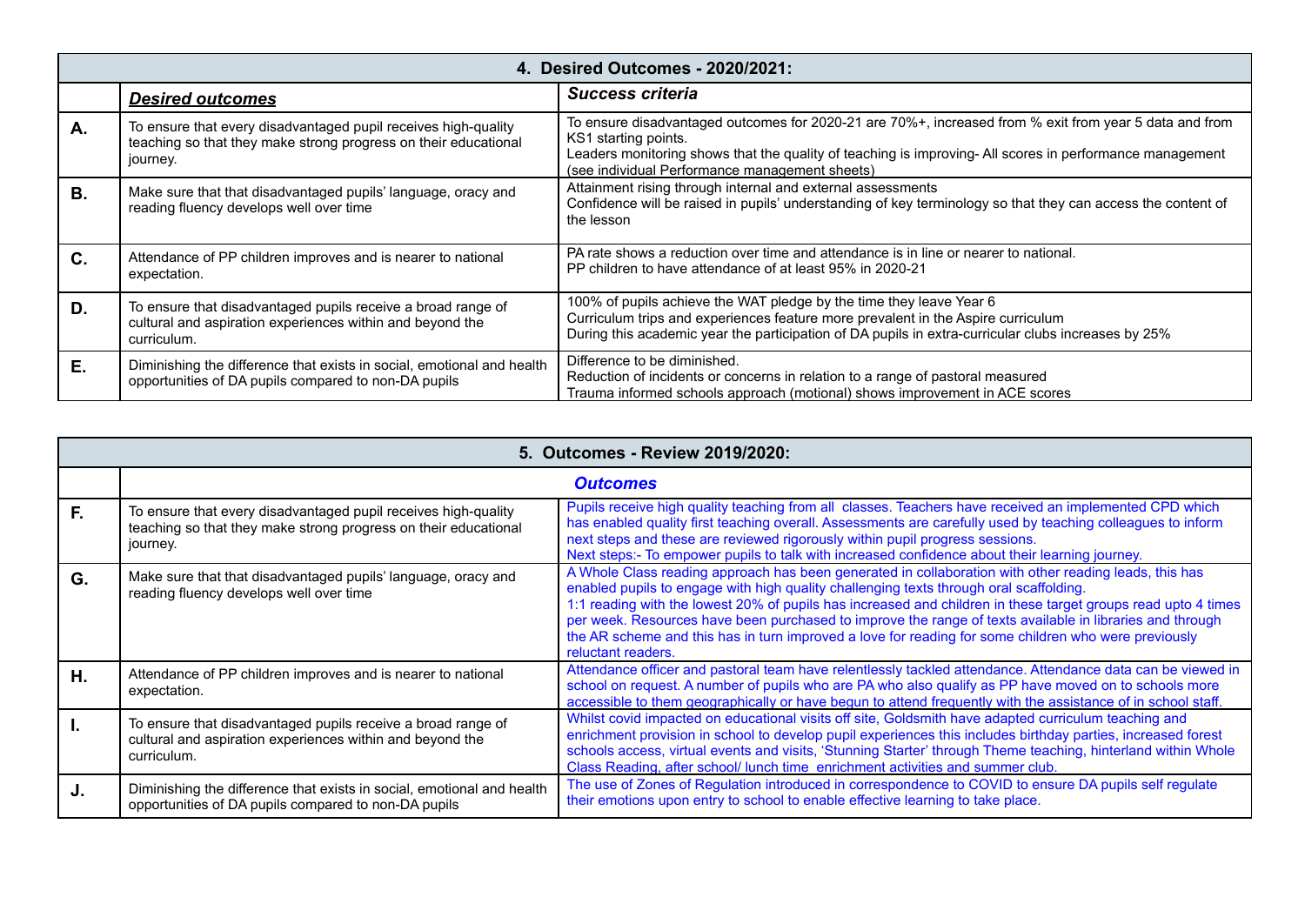| <b>Planned expenditure</b>                                                                                                                                |                                                                                                                                                                                                                                                                                                                                                                                                                                                                                                                                                                                                 |                                                                                                                                                                                                                                                                                                                                                                                                                                                                                                                                                                                                                   |                                                                                                                                                                                                                                                                                                                                                                                                                                                                                                                                                                                                                                                                                                                        |                                                                                                                                                 |                                                                                                                   |  |  |  |
|-----------------------------------------------------------------------------------------------------------------------------------------------------------|-------------------------------------------------------------------------------------------------------------------------------------------------------------------------------------------------------------------------------------------------------------------------------------------------------------------------------------------------------------------------------------------------------------------------------------------------------------------------------------------------------------------------------------------------------------------------------------------------|-------------------------------------------------------------------------------------------------------------------------------------------------------------------------------------------------------------------------------------------------------------------------------------------------------------------------------------------------------------------------------------------------------------------------------------------------------------------------------------------------------------------------------------------------------------------------------------------------------------------|------------------------------------------------------------------------------------------------------------------------------------------------------------------------------------------------------------------------------------------------------------------------------------------------------------------------------------------------------------------------------------------------------------------------------------------------------------------------------------------------------------------------------------------------------------------------------------------------------------------------------------------------------------------------------------------------------------------------|-------------------------------------------------------------------------------------------------------------------------------------------------|-------------------------------------------------------------------------------------------------------------------|--|--|--|
| Academic year                                                                                                                                             | 2020/2021                                                                                                                                                                                                                                                                                                                                                                                                                                                                                                                                                                                       |                                                                                                                                                                                                                                                                                                                                                                                                                                                                                                                                                                                                                   |                                                                                                                                                                                                                                                                                                                                                                                                                                                                                                                                                                                                                                                                                                                        |                                                                                                                                                 |                                                                                                                   |  |  |  |
|                                                                                                                                                           |                                                                                                                                                                                                                                                                                                                                                                                                                                                                                                                                                                                                 | The three headings below enable schools to demonstrate how they are using the pupil premium to improve classroom pedagogy, provide targeted support and support whole<br>school strategies.                                                                                                                                                                                                                                                                                                                                                                                                                       |                                                                                                                                                                                                                                                                                                                                                                                                                                                                                                                                                                                                                                                                                                                        |                                                                                                                                                 |                                                                                                                   |  |  |  |
| i. Quality of teaching for all                                                                                                                            |                                                                                                                                                                                                                                                                                                                                                                                                                                                                                                                                                                                                 |                                                                                                                                                                                                                                                                                                                                                                                                                                                                                                                                                                                                                   |                                                                                                                                                                                                                                                                                                                                                                                                                                                                                                                                                                                                                                                                                                                        |                                                                                                                                                 |                                                                                                                   |  |  |  |
| Desired outcome                                                                                                                                           | Chosen action / approach                                                                                                                                                                                                                                                                                                                                                                                                                                                                                                                                                                        | What is the evidence & rationale for this<br>choice?                                                                                                                                                                                                                                                                                                                                                                                                                                                                                                                                                              | How will you ensure it is implemented<br>well?                                                                                                                                                                                                                                                                                                                                                                                                                                                                                                                                                                                                                                                                         | <b>Staff lead</b>                                                                                                                               | When will you<br>review                                                                                           |  |  |  |
| To ensure that every<br>disadvantaged pupil<br>receives high-quality<br>teaching so that they<br>make strong<br>progress on their<br>educational journey. | High quality CPD focusing on<br>QFT ensuring that assessment<br>is used in order to meet the<br>needs of the children in every<br>teaching session.<br>Pupil Progress meetings used<br>to identify support/ intervention<br>the PP children need.<br>Embedding of RWI phonics<br>programme, with small<br>grouping and QFT.<br>English Hub (SLE) input<br>regarding early reading.<br>Leadership support and<br>individual support through<br>coaching of staff.<br>Senior leaders teach target<br>groups of pupils in order raise<br>attainment and model effective<br>practice to colleagues. | Evidence demonstrates the impact<br>$\bullet$<br>of QFT:<br>Effect of teaching on students in years of progress<br>Poor<br>Average student<br>teaching<br><b>Highly</b><br>Disadvantage<br>effective<br>teaching<br>Source: Sutton Trust (2011)<br>Systematic teaching of phonics via<br>an approach proven to have best<br>results (DfE). Effective Phonics<br>teaching is stated as +4mth in the<br>EFF toolkit.<br>Formative assessment leading to<br>quality feedback (linked with QFT)<br>is a key driver to success. +8mths<br>in the EFF toolkit.<br>To ensure the correct intervention is<br>put in place | 'Spotlight Learning SLT Tours' will<br>$\bullet$<br>focus on areas of CPD. Displays will<br>be individualised to prompt effective<br>practice.<br>Individual coaching plans in place to<br>support teachers in developing<br>practice, for example, newer/<br>revisited initiatives RWI Phonics<br>Observations/ Support and Team<br>$\bullet$<br>Teaching by Reading/Maths Leads.<br>Record of PP meetings identifies<br>interventions needed. Which are<br>addressed and in-place swiftly,<br>SENDCO to monitor the impact of<br>interventions ensuring interventions<br>effectively meet the needs of the<br>pupils.<br>SLE half termly visits to support<br>Phonics Lead in Driving forward<br>sustainable change. | <b>SLT</b><br>Reading/<br>Maths<br>Leads.<br>Lead<br>Practitioners<br><b>SLT</b><br>Reading/<br>Maths<br>Leads.<br>Lead<br><b>Practitioners</b> | Half Termly- Review<br>at Wider leadership<br>Termly- Pupil<br>Progress meetings<br>following data<br>collection. |  |  |  |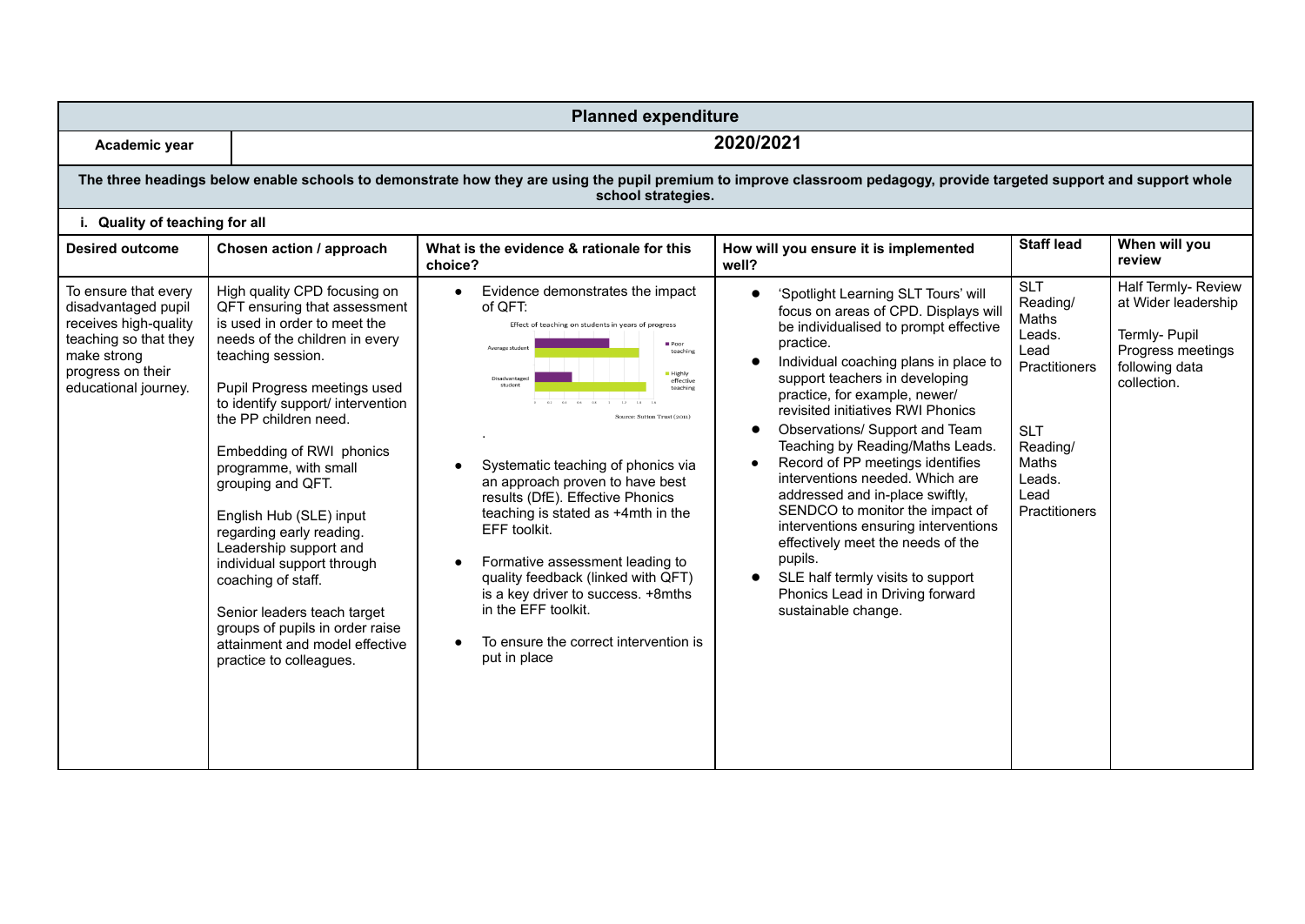| Thinking' (Matthew Syed). This<br>Dedicated SLE support in EYFS<br>reading fluency<br>intervention.<br>and networks of support accessible<br>develops well over<br>Programme looks at cultural change<br>through the programme. In school<br>Additional reading with an<br>and marginal gains resulting in huge<br>time<br>experienced adult provided for<br>training provided to all relevant staff.<br>impact.<br>disadvantaged pupils,<br>particularly those who are<br>TA role dedicated to delivery of AR<br>Research from the Institute of<br>within the lowest 20% in each<br>reading and additional reading to<br>Education in 2006, which found the<br>disadvantaged pupils and the<br>cohort. In order to increase<br>quality and quantity of children's<br>fluency and understanding,<br>lowest 20%<br>vocabulary at age five, is a strong<br>whilst exposing children to<br>predictor of how well they are doing<br>Accountability of middle Leaders<br>high quality language.<br>aged 34. UK children in receipt of<br>e.g. SENDCO through link to<br>free school meals and who live in<br>Pre and Post teaching<br>performance management targets.<br>disadvantaged areas are 2.3 times<br>(interventions with TAs) of Key<br>more likely to have a speech,<br>terminology allowing pupils to<br>HT mentorship of SENDCo, to<br>$\bullet$<br>language or communication need.<br>access the curriculum with<br>support developing and monitoring<br>Research by Ofsted found a clear<br>effective interventions<br>confidence.<br>link between disadvantage and poor<br>"school readiness" including<br>SLT, SEND and reading lead to<br>communication.<br>create a clear and accountable<br>Dedicated review time- Wider<br>$\bullet$<br>continuum of the school's<br>Leadership Meeting Time to<br>complete half termly review on<br>approach to reading and<br>interventions mapped<br>Disadvantaged pupils.<br>appropriately.<br><b>Total Budgeted Cost:</b> | Progress meetings<br>following data<br>collection.<br>Children observed<br>using appropriate<br>vocab throughout<br>learning.<br>£123,574 |
|-------------------------------------------------------------------------------------------------------------------------------------------------------------------------------------------------------------------------------------------------------------------------------------------------------------------------------------------------------------------------------------------------------------------------------------------------------------------------------------------------------------------------------------------------------------------------------------------------------------------------------------------------------------------------------------------------------------------------------------------------------------------------------------------------------------------------------------------------------------------------------------------------------------------------------------------------------------------------------------------------------------------------------------------------------------------------------------------------------------------------------------------------------------------------------------------------------------------------------------------------------------------------------------------------------------------------------------------------------------------------------------------------------------------------------------------------------------------------------------------------------------------------------------------------------------------------------------------------------------------------------------------------------------------------------------------------------------------------------------------------------------------------------------------------------------------------------------------------------------------------------------------------------------------------------------------------------------------------------|-------------------------------------------------------------------------------------------------------------------------------------------|
|-------------------------------------------------------------------------------------------------------------------------------------------------------------------------------------------------------------------------------------------------------------------------------------------------------------------------------------------------------------------------------------------------------------------------------------------------------------------------------------------------------------------------------------------------------------------------------------------------------------------------------------------------------------------------------------------------------------------------------------------------------------------------------------------------------------------------------------------------------------------------------------------------------------------------------------------------------------------------------------------------------------------------------------------------------------------------------------------------------------------------------------------------------------------------------------------------------------------------------------------------------------------------------------------------------------------------------------------------------------------------------------------------------------------------------------------------------------------------------------------------------------------------------------------------------------------------------------------------------------------------------------------------------------------------------------------------------------------------------------------------------------------------------------------------------------------------------------------------------------------------------------------------------------------------------------------------------------------------------|-------------------------------------------------------------------------------------------------------------------------------------------|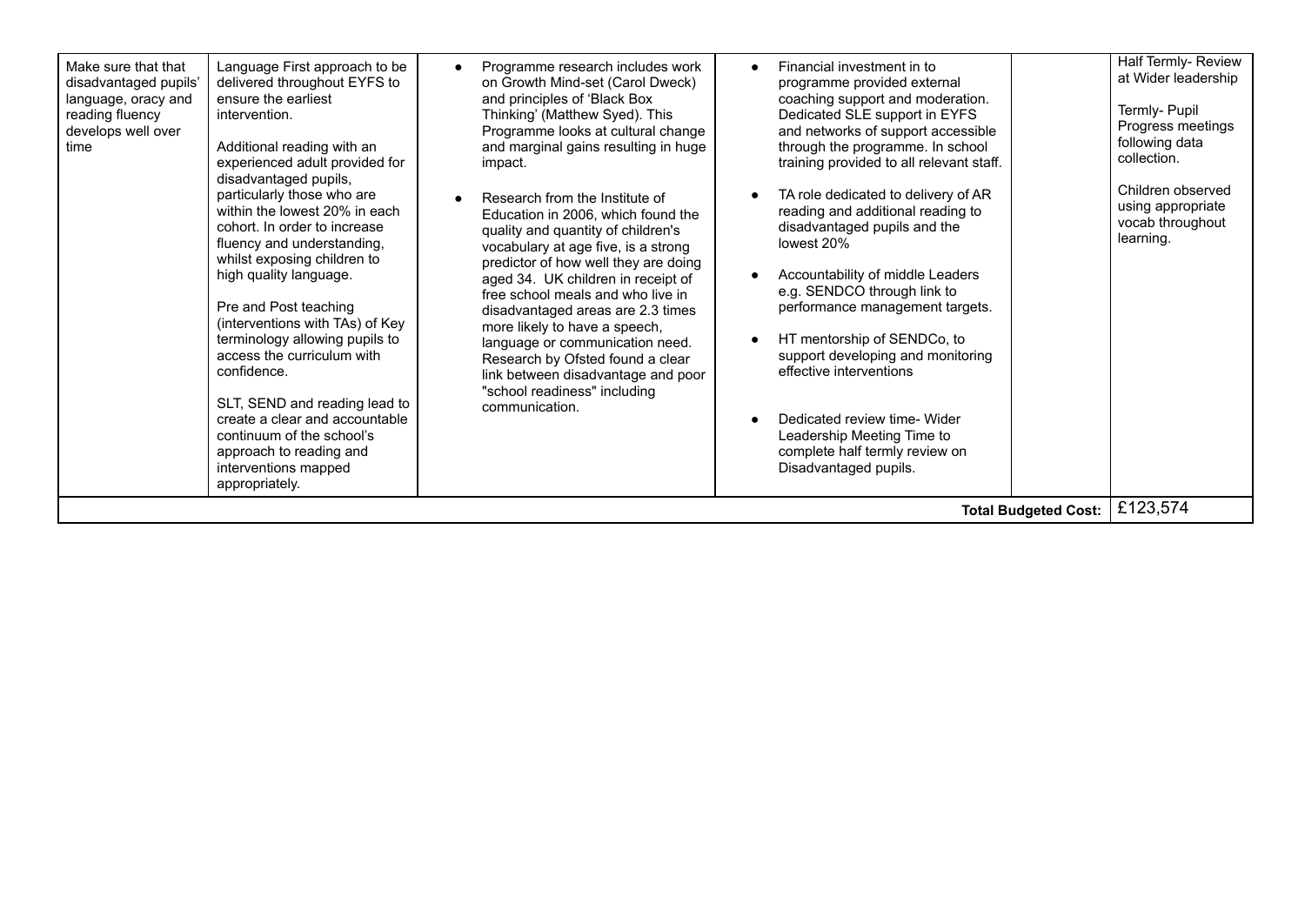| ii. Targeted support                                                                                                                     |                                                                                                                                                                                                                                                                                                                                                                                                                                                                                                                                                                     |                                                                                                                                                                                                                                                                                                                                                                                                                                                                                                                                                                                                                                                                                                                                                                                                 |                                                                                                                                                                                                                                                  |                            |                                                                                                                                                                           |
|------------------------------------------------------------------------------------------------------------------------------------------|---------------------------------------------------------------------------------------------------------------------------------------------------------------------------------------------------------------------------------------------------------------------------------------------------------------------------------------------------------------------------------------------------------------------------------------------------------------------------------------------------------------------------------------------------------------------|-------------------------------------------------------------------------------------------------------------------------------------------------------------------------------------------------------------------------------------------------------------------------------------------------------------------------------------------------------------------------------------------------------------------------------------------------------------------------------------------------------------------------------------------------------------------------------------------------------------------------------------------------------------------------------------------------------------------------------------------------------------------------------------------------|--------------------------------------------------------------------------------------------------------------------------------------------------------------------------------------------------------------------------------------------------|----------------------------|---------------------------------------------------------------------------------------------------------------------------------------------------------------------------|
| <b>Desired outcome</b>                                                                                                                   | Chosen action/approach                                                                                                                                                                                                                                                                                                                                                                                                                                                                                                                                              | What is the evidence & rationale for this<br>choice?                                                                                                                                                                                                                                                                                                                                                                                                                                                                                                                                                                                                                                                                                                                                            | How will you ensure it is implemented<br>well?                                                                                                                                                                                                   | <b>Staff lead</b>          | When will you<br>review<br>implementati<br>on?                                                                                                                            |
| Attendance of PP<br>children to be in line with<br>national expectations<br>continue with the<br>reduction of Persistent<br>Absenteeism. | To increase the attendance<br>through dedicated<br>attendance officer support.<br>Attendance officer works<br>closely with families<br>Dedicated role to manage<br>and improve attendance<br>and challenge lateness.<br>Attendance lead to<br>challenge 'families causing<br>concern' prior to 9am to<br>avoid any time being<br>missed.<br>Safe and well checks<br>completed where no<br>response available<br>Attendance clinics<br>supported by EWO and<br>other relevant agencies to<br>support families coming<br>into school and identify<br>genuine barriers | Length of time away from school impacts on<br>children's progress. Some pupils' PA is still<br>too high and requires further attention.<br>The Department for Education (DfE)<br>published research in 2016 which found that:<br>The higher the overall absence<br>$\bullet$<br>rate across Key Stage (KS) 2, the<br>lower the likely level of attainment at<br>the end of KS2<br>Pupils with no absence are 1.3<br>times more likely to achieve Y6<br>expected levels or above, and 3.1<br>times more likely to achieve a<br>higher standard, than pupils that<br>missed 10-15% of all sessions<br>Research also indicates pupils who attend<br>school regularly are more likely to continue in<br>higher education, which will open more<br>career opportunities for our school<br>community. | Weekly reviews and reports to SLT<br>$\bullet$<br>for discussion and action.<br>Dedicated role to manage and<br>improve attendance.<br>Time allocated to attendance clinics<br>Additional staff available to support<br>$\bullet$<br>punctuality | Attendance<br>Officer / HT | Weekly.<br>Attendance<br>reviewed by<br>LAB at each<br>termly<br>meeting.<br>Attendance<br>issues<br>discussed<br>weekly in TAF<br>meetings by<br>SA, SM and<br><b>LB</b> |
| Resilience is built up so<br>that children are more<br>able to cope when<br>challenged with their<br>learning.                           | Pastoral team to have<br>programmes in place to<br>support children to manage<br>their emotions in a more<br>appropriate manner.                                                                                                                                                                                                                                                                                                                                                                                                                                    | Increases learning time for PP<br>children as well as eliminating<br>disruption to other PP children in<br>the class.                                                                                                                                                                                                                                                                                                                                                                                                                                                                                                                                                                                                                                                                           | Red/Yellow cards to be monitored.                                                                                                                                                                                                                | Pastoral<br>Lead           | Half-termly.                                                                                                                                                              |
| Instances of more<br>challenging behaviour<br>reduce.                                                                                    | Pastoral team have<br>sufficient capacity - lead,<br>family support worker,<br>learning mentor and                                                                                                                                                                                                                                                                                                                                                                                                                                                                  | Children are unable to learn if<br>emotional barriers are in place.                                                                                                                                                                                                                                                                                                                                                                                                                                                                                                                                                                                                                                                                                                                             | Monitoring of children's progress and<br>attainment.                                                                                                                                                                                             |                            |                                                                                                                                                                           |
|                                                                                                                                          | De-escalation strategies<br>are used by staff to settle<br>children back into their<br>learning.                                                                                                                                                                                                                                                                                                                                                                                                                                                                    | Responsibility of class teachers and<br>phase leaders becomes clearer.<br>Earlier intervention will decrease<br>time away from the classroom.                                                                                                                                                                                                                                                                                                                                                                                                                                                                                                                                                                                                                                                   | CPOMs report and review.                                                                                                                                                                                                                         |                            |                                                                                                                                                                           |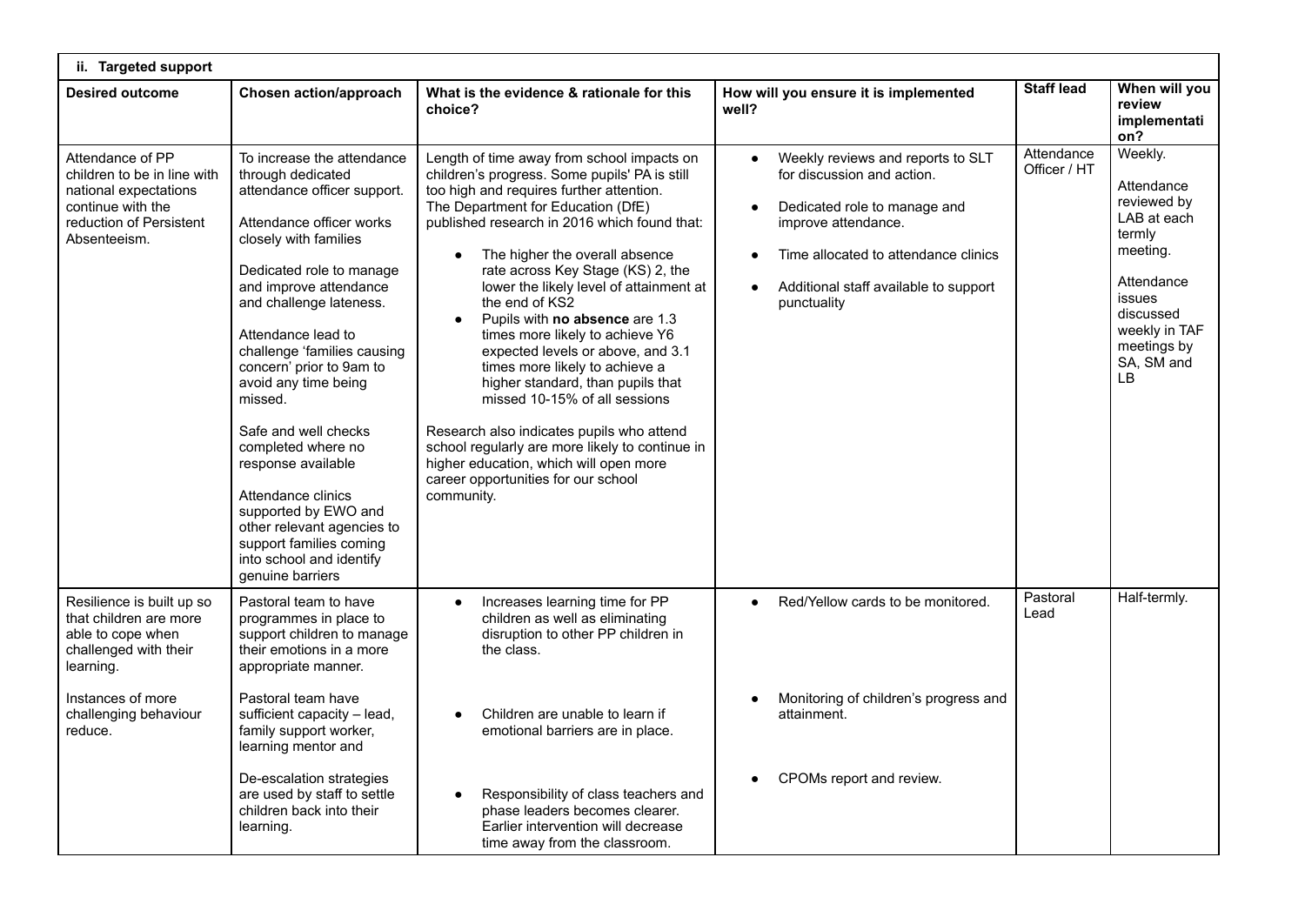|                                                                                            | Review behaviour flow<br>chart and involve phase<br>leaders at an earlier stage.                                                                                                                                                                 |                                                                                                                                                                                                                                                                                                                                                                                                                                                                                                                                                                                                                                                                                                                                                                                                                                |                                                                                                                   |    |                                                                 |
|--------------------------------------------------------------------------------------------|--------------------------------------------------------------------------------------------------------------------------------------------------------------------------------------------------------------------------------------------------|--------------------------------------------------------------------------------------------------------------------------------------------------------------------------------------------------------------------------------------------------------------------------------------------------------------------------------------------------------------------------------------------------------------------------------------------------------------------------------------------------------------------------------------------------------------------------------------------------------------------------------------------------------------------------------------------------------------------------------------------------------------------------------------------------------------------------------|-------------------------------------------------------------------------------------------------------------------|----|-----------------------------------------------------------------|
| Early interruptions in<br>social emotional<br>development are<br>identified and supported. | Trauma informed schools<br>approach is piloted and<br>implemented across the<br>school.<br>Two staff members trained<br>up in diploma for TIS and<br>mental health.<br>Whole staff update training<br>so all staff are aware of the<br>approach. | Some pupils are not able to access<br>$\bullet$<br>learning as well as they should be<br>able to because their social and<br>emotional development is not as<br>secure as it should be.<br>This approach will be a precise<br>intervention to support their<br>development.<br>Research from Government Green<br>paper 'Transforming Children and<br>Young People's mental Health<br>Provision' supports the importance<br>of wellbeing in prior to effectively<br>learn<br>This is also supported by Maslow's<br>~Motivational Model (hierarchy of need). This<br>shows before cognition can effectively<br>happen basic needs need to be met.<br><b>MASLOW'S MOTIVATION MODEL</b><br>ranscendence<br><b>Self Actualization</b><br><b>Aesthetic Needs</b><br><b>Cognitive Needs</b><br><b>Esteem Needs</b><br>ng and Love Nee | Pilot approach to begin with<br>$\bullet$<br>measurable impact evidence through<br>the online Motional programme. | HT | Review during<br>summer term<br>4 weeks into<br>pilot approach. |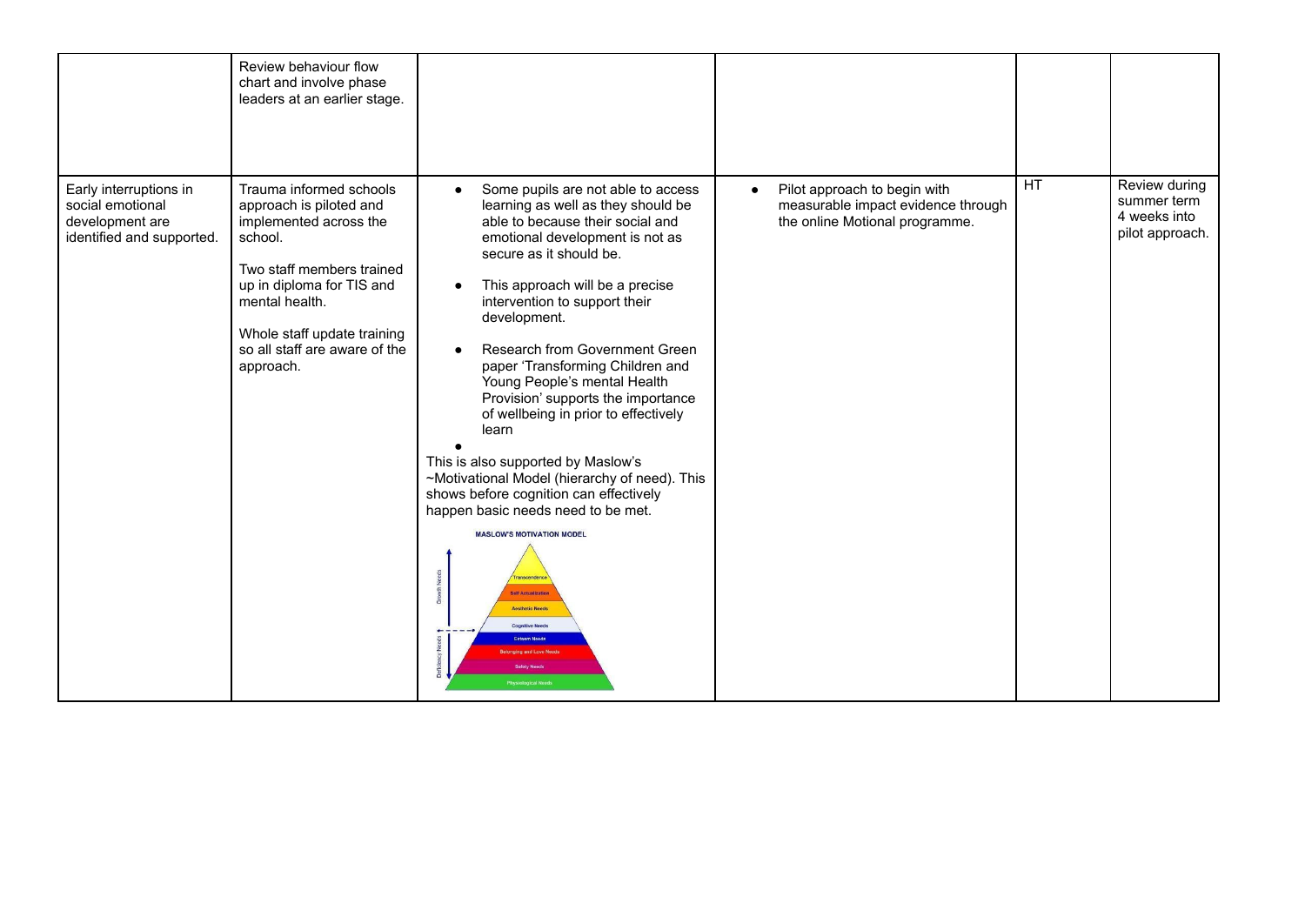| Families are supported<br>to ensure home culture<br>and environments allow<br>children to achieve their<br>full potential. | Pastoral team to have<br>procedures in place to<br>ensure families are given<br>appropriate advice and<br>support.<br>Family support worker to<br>support each family and<br>ensure the support<br>required is available/<br>signposted.<br>Additional parenting<br>classes run to support<br>understanding children's<br>behaviour                                                               | <b>Excellent School/Parent</b><br>$\bullet$<br>relationships will ensure attitudes to<br>learning are positive and impact on<br>progress. | Monitor the number of families with<br>$\bullet$<br>pastoral intervention.                                                                            | Parent<br>Support<br>Worker                                        |        |
|----------------------------------------------------------------------------------------------------------------------------|---------------------------------------------------------------------------------------------------------------------------------------------------------------------------------------------------------------------------------------------------------------------------------------------------------------------------------------------------------------------------------------------------|-------------------------------------------------------------------------------------------------------------------------------------------|-------------------------------------------------------------------------------------------------------------------------------------------------------|--------------------------------------------------------------------|--------|
| Ensure that SEND pupils<br>who are also<br>disadvantaged receive<br>targeted, high-quality<br>support.                     | Leads for SEND & PP to<br>work together on common<br>strategies, especially<br>where children have both<br>barriers.<br>Additional learning support<br>time used to ensure that<br>some of the most<br>vulnerable pupils receive<br>increased support.<br>SEND staff meeting and<br>training time to identify<br>those vulnerable pupils<br>who have SEN and who<br>are DA. Greater<br>awareness. | Holistic working for the benefit of all<br>the pupils particularly pupils in these<br>two most vulnerable groups.                         | Share at Wider Leadership and joint<br>$\bullet$<br>CPD.<br>Meetings with SENCo and PP lead<br>to ensure consistency and effective<br>implementation. | Pupil<br>Premium<br>Lead<br><b>HT</b><br><b>SENCo</b><br>All staff | Termly |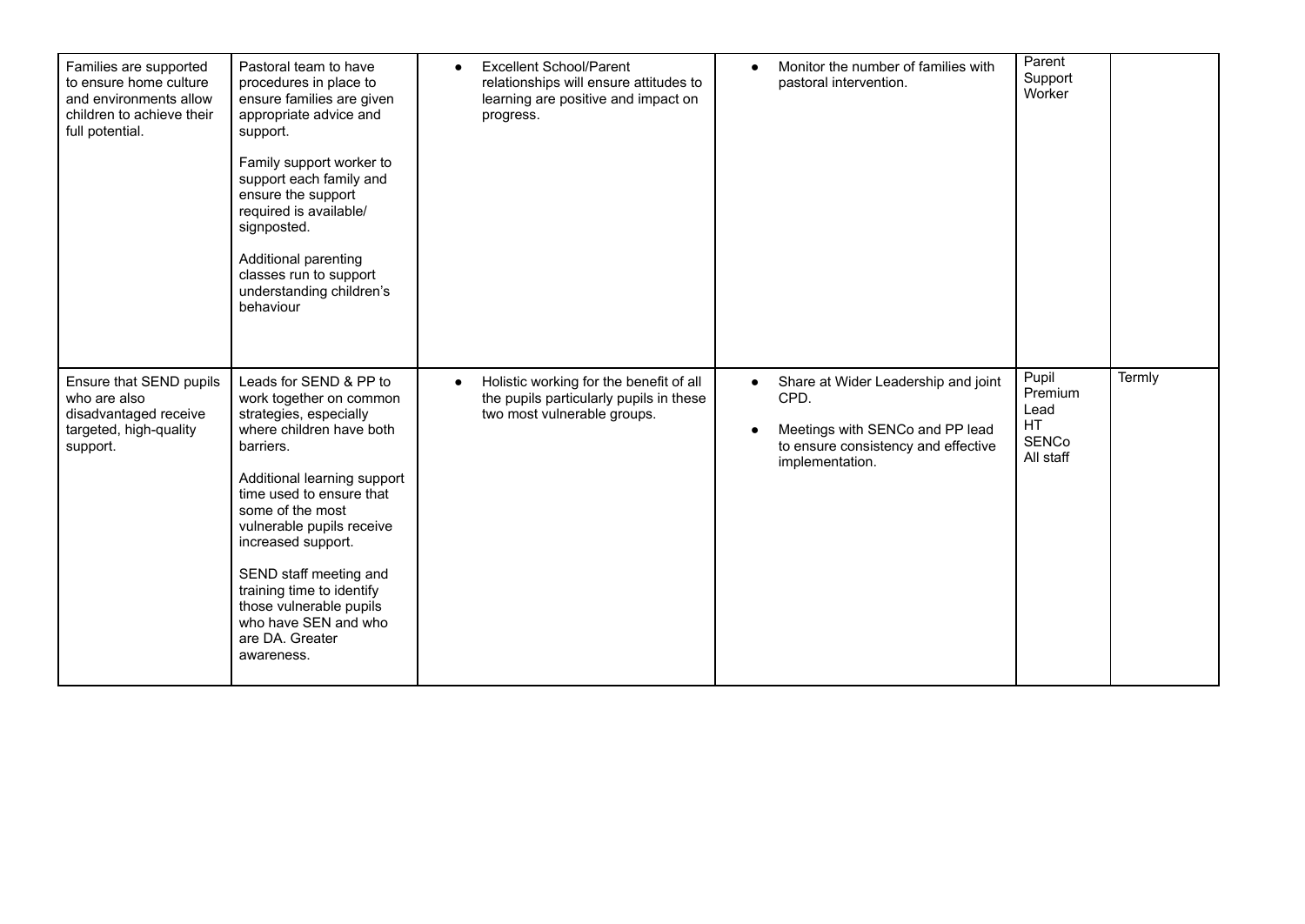| To plan and deliver Easter<br>To improve end of key<br>stage 2 outcomes for<br>and Saturday school which<br>focuses on both academic<br>disadvantaged pupils by<br>making the most of time<br>outcomes and personal<br>outside of the school day<br>development.<br>(see KS2 targets above).<br>Leaders to organise and<br>deploy staff who are willing<br>to deliver such approaches. | during holidays can affect their<br>ability to know more and remember<br>more.<br>We now want to formalise and focus<br>this approach so that more pupils<br>are engaged purposefully during<br>times away from school. | with clear and measurable criteria for<br>the programme. |  | £122,116 |  |
|----------------------------------------------------------------------------------------------------------------------------------------------------------------------------------------------------------------------------------------------------------------------------------------------------------------------------------------------------------------------------------------|-------------------------------------------------------------------------------------------------------------------------------------------------------------------------------------------------------------------------|----------------------------------------------------------|--|----------|--|
| <b>Total budgeted cost</b>                                                                                                                                                                                                                                                                                                                                                             |                                                                                                                                                                                                                         |                                                          |  |          |  |